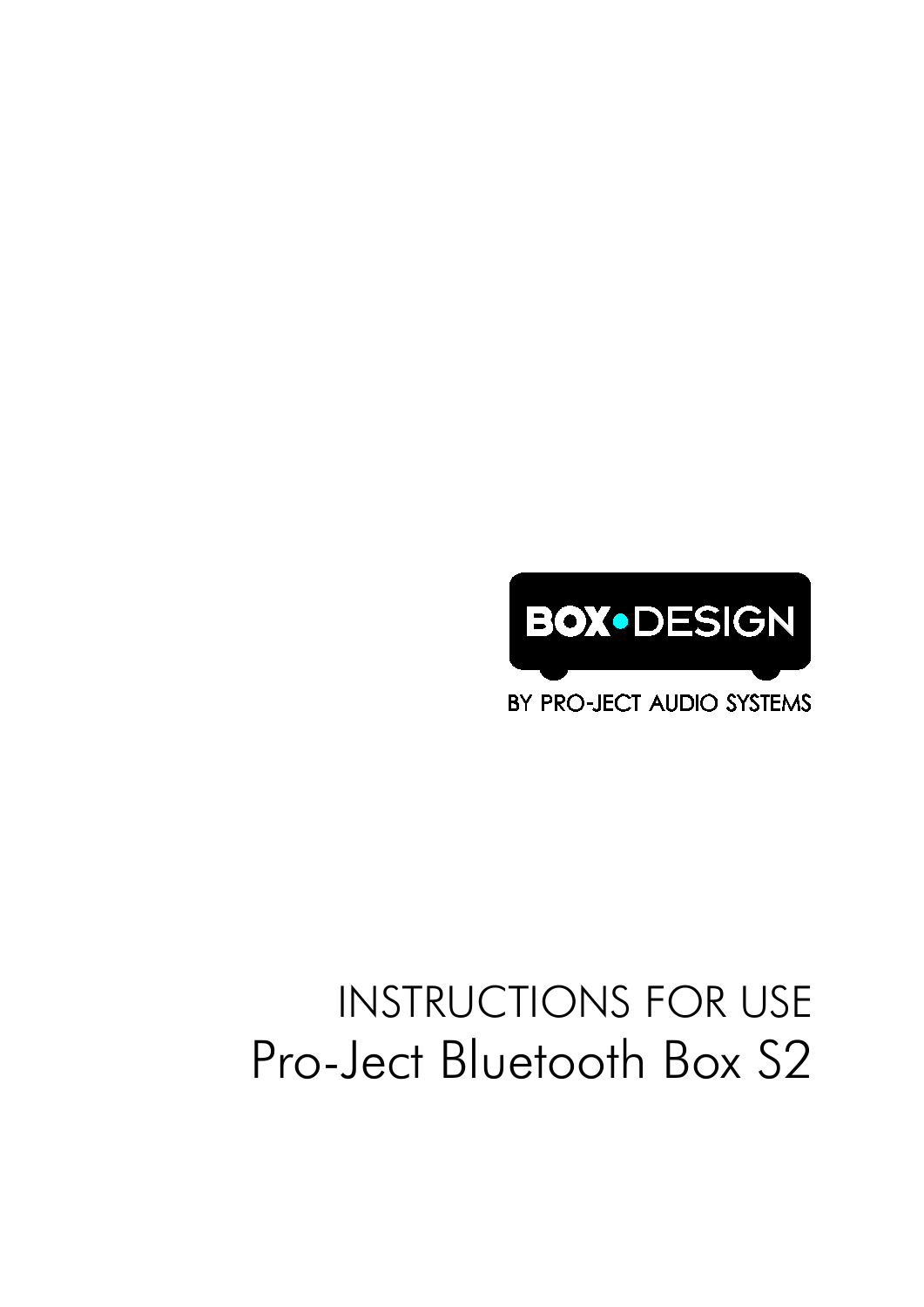Dear music lover,

Thank you for purchasing this Pro-Ject Audio Systems Bluetooth Box S2. In order to achieve maximum performance and reliability you should study these instructions for use carefully.



*Warning of a hazard for the user, the unit or possible misuse*



*Important notice* 

#### Safety instructions

*AC outlet voltages vary from country to country. Before connecting to the mains, make sure that the voltage in your area meets the voltage requirements printed on the power supply.*



The power supply is used to connect/disconnect the unit from the mains. Make sure that the power *supply is easily accessible at all times. Never handle the device, the power supply while your hands are wet or damp. Avoid letting liquids enter the device or the power supply. Never place any item containing liquid, such as a flower vase on or near the device. Never spill any liquid on the device or the power supply. Never place any naked flame sources, such as lighted candles on or near the device. The product shall not be used in damp or wet locations, next to a bathtub, sink, swimming pool or any other similar conditions.*

# **Connectors**



*Make all connections whilst the converter is disconnected from the power supply.*

*Take care to connect the left and right channels correctly. The right channel is usually marked red, the left channel black or white.*

*Never use any other power supply than the one supplied with the unit.*

# External antenna

Connect supplied antenna to the connector on the back side of the unit.

# Connection to the amplifier

Connect the Out sockets to a line input (such as AUX) on your amplifier. Alternatively it is possible to use Digital Optical output to connect the unit to a D/A converter or to a digital input of your amplifier or AVR.

#### Mains power connection

Connect the low voltage plug from the power supply to the Power 5VDC socket before connecting the power supply to the mains.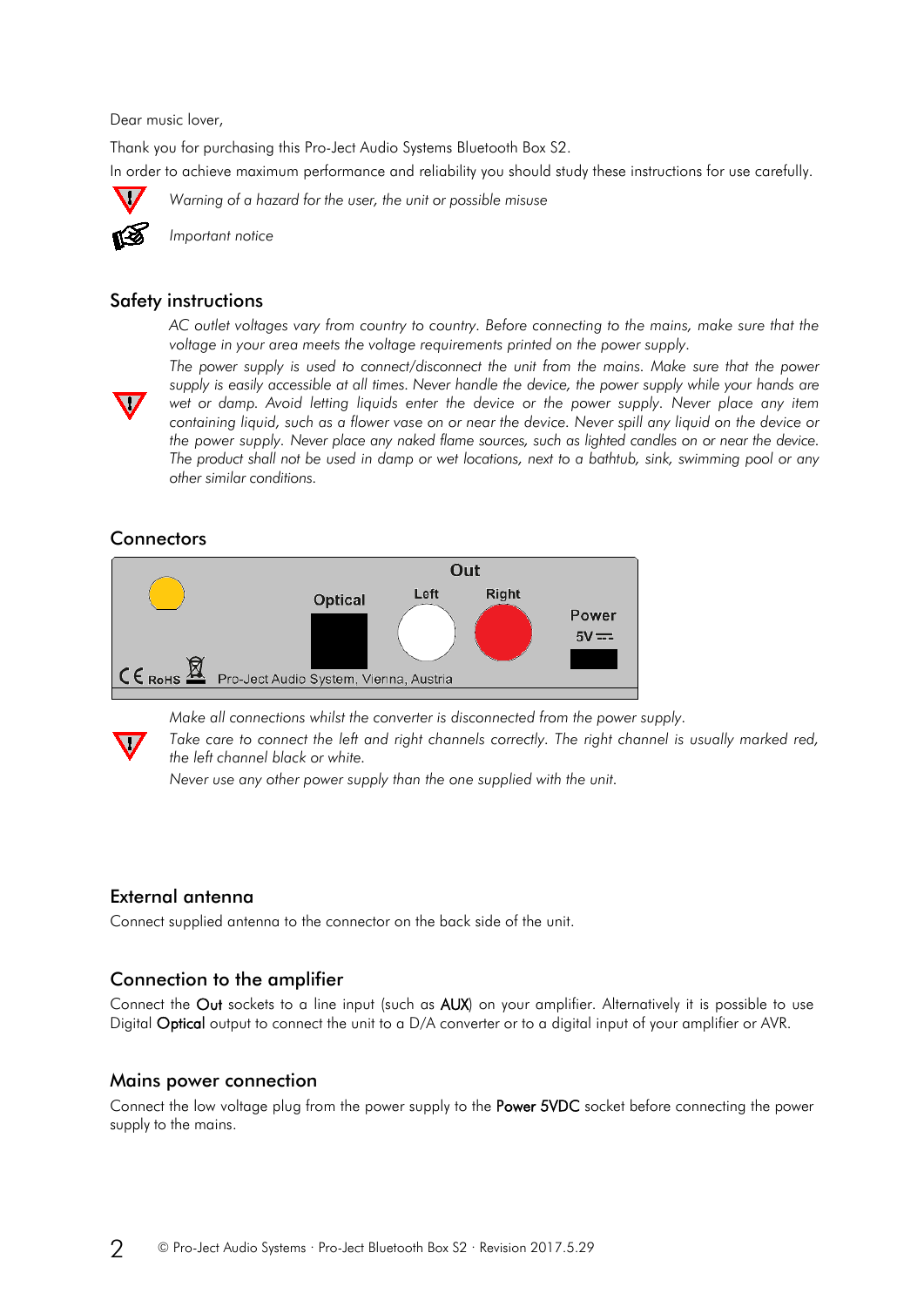# Front panel



### Main power switch

The push button on the left hand side of the front panel turns the unit on or back into standby. The blue LED above the power button indicates the status of the unit:

Slow blinking: Powered on, waiting for devices (no Bluetooth® device connected)

Fast blinking: Waiting for pairing confirmation - press power button to confirm pairing Illuminated: Bluetooth device connected, ready to play

# Output selector

Pressing the push button on the right side switches between the analogue output and digital output. LED above selector is illuminated once digital output is selected.

#### Bluetooth connection

#### Pairing with Android devices

Open Settings and tap on Bluetooth. Turn on Bluetooth and tap on Scan. Searched devices will show up. Tap on BT Box S2 and confirm presented pairing code on your Android device. Then confirm by pressing power button on the left side of Bluetooth Box S2 as soon as the blue LED above power button is blinking. Confirm "Pairing" on your Android device. When paired with BT Box S2, your Android device will show "Connected to media Audio". Now you can play music from your Android device over Bluetooth to BT Box S2.



*Older devices may request a pairing code. Enter "0000" and confirm. No more confirmation on*  Bluetooth Box S2 *is then needed.*

#### Bluetooth pairing with Apple® devices

Tap on Settings, tap on Bluetooth, turn on Bluetooth. Your device will automatically start searching for available devices. Tap on BT Box S2 and confirm by pressing power button on the left side of Bluetooth Box S2 as soon as the blue LED above power button is blinking. Confirm "Pairing" on your Apple device.



*A new connection is only possible if the* Power *LED is blinking slow (it indicates that no device is connected). If a problem with Bluetooth connection occurs, it is necessary to reset memory and to delete all paired devices. For reset turn off the unit > disconnect power supply > press & hold power button > connect power supply > still hold power button for another 5 seconds > release power button. The blue LED above the power button will blink for few seconds. When the LED stops blinking, memory is erased and you can turn on the unit.*

The LED above output selector switch blinks 3 times, once  $\alpha$ ptX<sup>™</sup> is active.